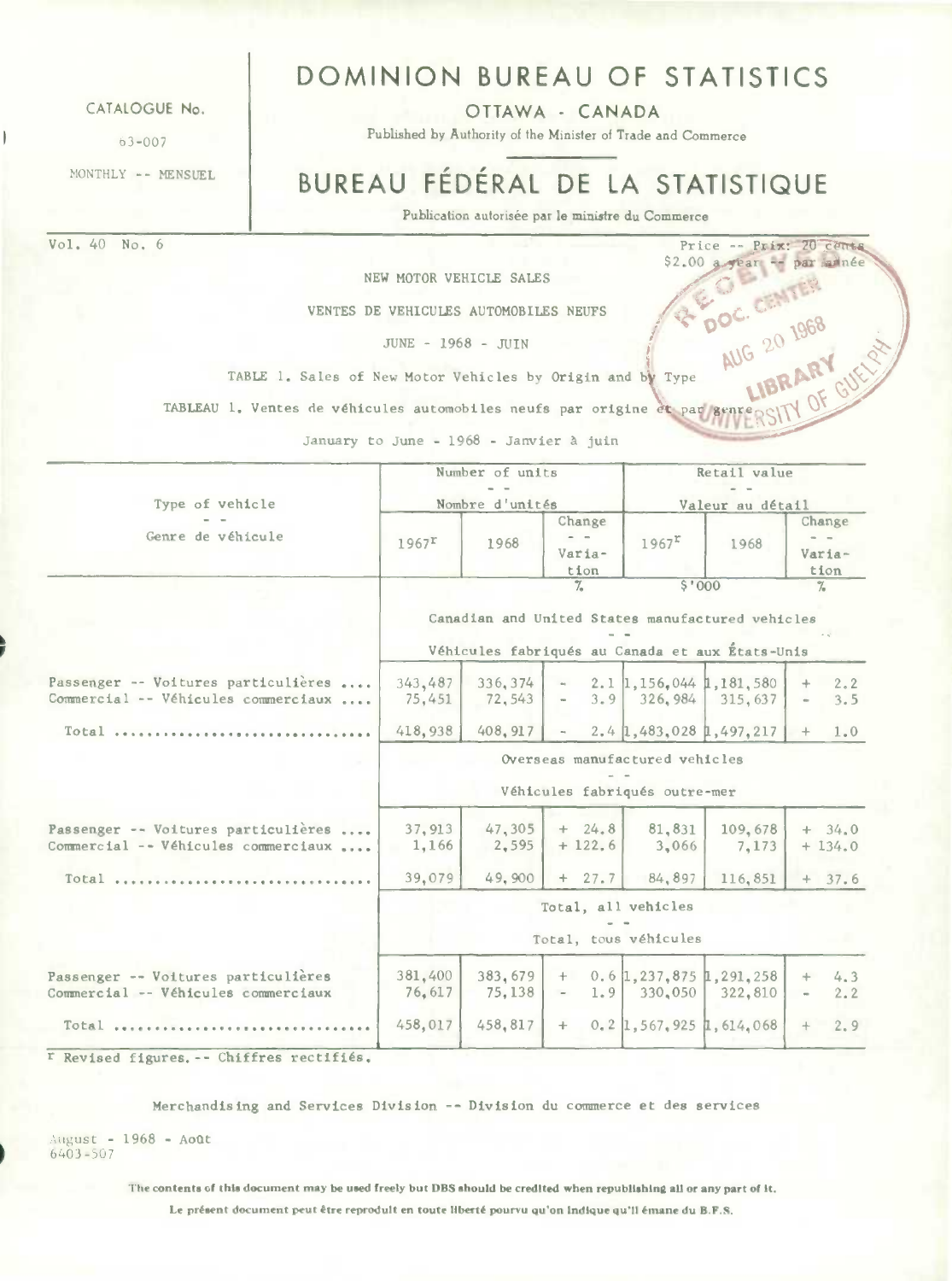## TABLE 2. Sales of New Motor Vehicles by Type and by Province June 1968

### TABLEAU 2. Ventes de véhicules automobiles neufs, par genre et par province

Juin 1968

| nes el<br>Province | Passenger<br>$\frac{1}{2} \left( \frac{1}{2} \right)$<br>Voitures<br>particulières |      |                     | Commercial<br>$m = m$<br>Véhicules<br>commerciaux | Total               |      |  |
|--------------------|------------------------------------------------------------------------------------|------|---------------------|---------------------------------------------------|---------------------|------|--|
| 5/11               | $1967$ <sup>r</sup>                                                                | 1968 | $1967$ <sup>r</sup> | 1968                                              | $1967$ <sup>r</sup> | 1968 |  |

Number of new motor vehicles sold

Nombre de véhicu lea automobiles neufs vendus

| Newfoundland --            |        |        |        |        |         |        |
|----------------------------|--------|--------|--------|--------|---------|--------|
| Terre-Neuve                | 1,572  | 1,180  | 271    | 238    | 1,843   | 1,418  |
| Prince Edward Island --    |        |        |        |        |         |        |
| Île du-Prince-Édouard      | 370    | 308    | 91     | 68     | 461     | 376    |
| Nova Scotia --             |        |        |        |        |         |        |
| Nouvelle-Ecosse            | 2,836  | 2,485  | 525    | 525    | 3,361   | 3,010  |
| New Brunswick --           |        |        |        |        |         |        |
| Nouveau-Brunswick          | 1,904  | 2,150  | 389    | 453    | 2,293   | 2,603  |
| Québec                     | 19,663 | 18,973 | 2,451  | 2,208  | 22, 114 | 21,181 |
| $0$ ntario                 | 31,106 | 28,667 | 5.377  | 4,972  | 36,483  | 33,639 |
| Manitoba                   | 2,237  | 2,853  | 579    | 735    | 2,816   | 3,588  |
| Saskatchewan               | 3,161  | 2,455  | 1,289  | 913    | 4,450   | 3,368  |
| Alberta                    | 5,639  | 5,484  | 2,110  | 1,919  | 7.749   | 7,403  |
| British Columbia --        |        |        |        |        |         |        |
| $Colomble-Br1tannique(1) $ | 6,669  | 6,031  | 1,869  | 1,871  | 8,538   | 7,902  |
| Canada                     | 75,157 | 70,586 | 14,951 | 13,902 | 90,108  | 84,488 |
|                            |        |        |        |        |         |        |

### Retail value of new motor vehicles sold

Valeur au detail des véhicules automobiles neufs vendus

|                                           |         |         | \$'000 -- milliers de dollars |         |         |         |
|-------------------------------------------|---------|---------|-------------------------------|---------|---------|---------|
| $Newtond$ $--$                            |         |         |                               |         |         |         |
| Terre-Neuve                               | 4,884   | 3,900   | 992                           | 971     | 5,876   | 4,871   |
| Prince Edward Island --                   |         |         |                               |         |         |         |
| Île du-Prince-Édouard                     | 1,163   | 1,006   | 348                           | 260     | 1,511   | 1,266   |
| Nova Scotia --                            |         |         |                               |         |         |         |
| Nouvelle-Écosse                           | 8,752   | 7,900   | 2,032                         | 2,055   | 10,784  | 9,955   |
| New Brunswick --                          |         |         |                               |         |         |         |
| Nouveau-Brunswick                         | 5,932   | 7,009   | 1,895                         | 2,071   | 7,827   | 9,080   |
| Québec                                    | 64,131  | 62, 943 | 11,430                        | 10,192  | 75,561  | 73,135  |
| Ontario                                   | 104,256 | 94,802  | 22,587                        | 23,489  | 126,843 | 118,291 |
| Manitoba                                  | 7,553   | 9,581   | 2,849                         | 3,282   | 10,402  | 12,863  |
| Saskatchewan                              | 10,573  | 8,388   | 4,531                         | 3,454   | 15,104  | 11,842  |
| Alberta                                   | 18,839  | 19,069  | 8,274                         | 8,010   | 27, 113 | 27,079  |
| British Columbia --                       |         |         |                               |         |         |         |
| $Colombie-Brittannique(1) $               | 20,716  | 19,498  | 8,083                         | 8,333   | 28,799  | 27,831  |
| Canada<br>* * * * * * * * * * * * * * * * | 246,799 | 234,096 | 63,021                        | 62, 117 | 309,820 | 296,213 |
|                                           |         |         |                               |         |         |         |

(1) Includes Yukon and Northwest Territories -- Comprend le Yukon et les Territoires du Nord-Ouest. r Revised figures. -- Chiffres rectifiés.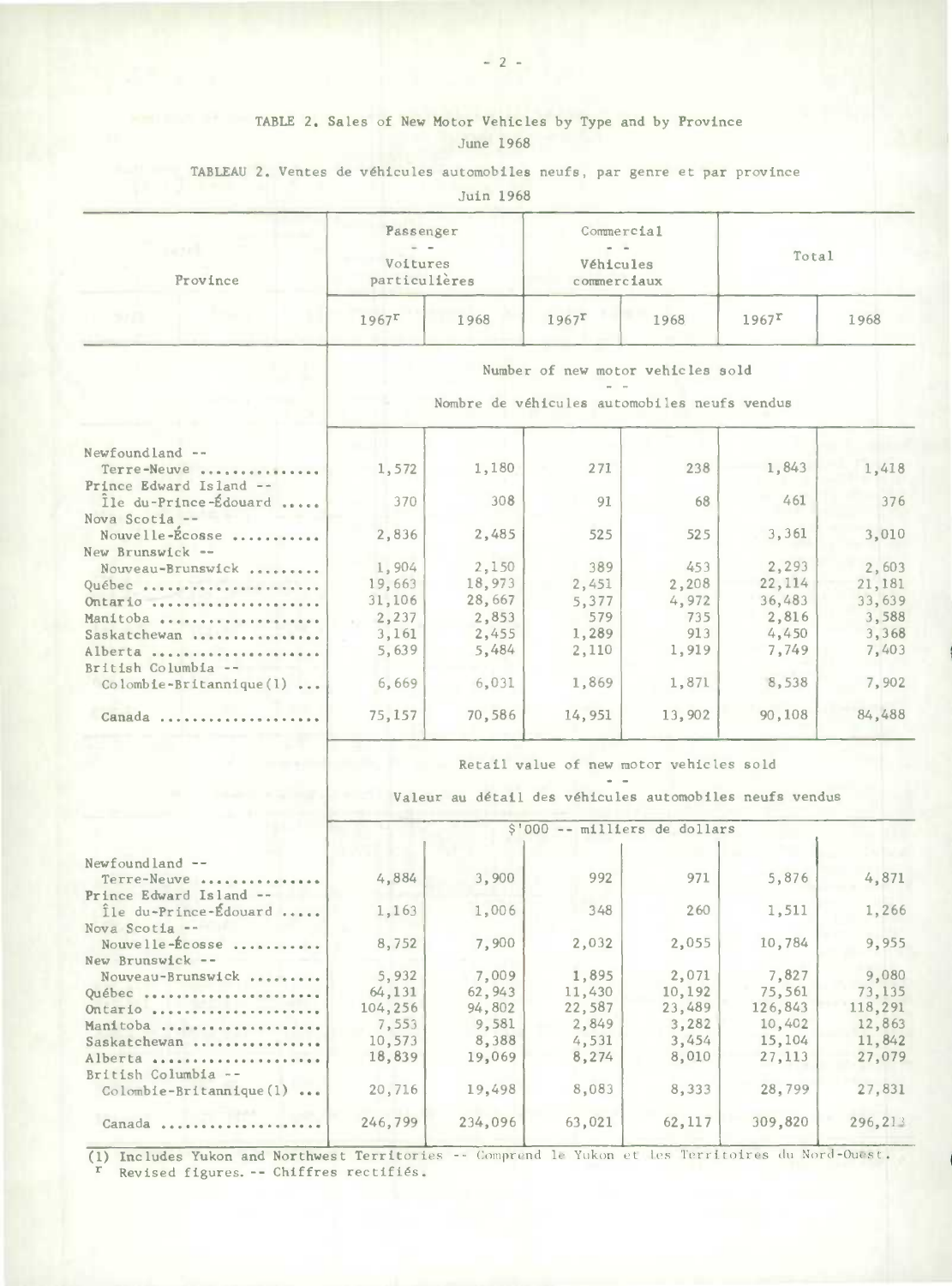TABLE 3. Sales of Canadian and United States Manufactured Vehicles by Type and by Province June 1968

| Province                                           | Passenger<br>Voitures<br>particulières                  |         | Commercial<br>Véhicules<br>commerciaux |        | Total               |         |  |  |  |  |  |  |
|----------------------------------------------------|---------------------------------------------------------|---------|----------------------------------------|--------|---------------------|---------|--|--|--|--|--|--|
|                                                    | 1967                                                    | 1968    | $1967$ <sup>r</sup>                    | 1968   | $1967$ <sup>r</sup> | 1968    |  |  |  |  |  |  |
|                                                    | Number of new motor vehicles sold                       |         |                                        |        |                     |         |  |  |  |  |  |  |
|                                                    | Nombre de véhicules automobiles neufs vendus            |         |                                        |        |                     |         |  |  |  |  |  |  |
| $Newtondland --$                                   |                                                         |         |                                        |        |                     |         |  |  |  |  |  |  |
| Terre-Neuve.<br>Prince Edward Island --            | 1,346                                                   | 1,054   |                                        |        |                     |         |  |  |  |  |  |  |
| Ile du-Prince-Édouard<br>Nova Scotia --            | 321                                                     | 268     | 1,263                                  | 1,241  | 6,964               | 6,371   |  |  |  |  |  |  |
| Nouvelle-Écosse<br>New Brunswick --                | 2,401                                                   | 1,989   |                                        |        |                     |         |  |  |  |  |  |  |
| Nouveau-Brunswick                                  | 1,633                                                   | 1,819   |                                        |        |                     |         |  |  |  |  |  |  |
| Québec                                             | 17,441                                                  | 16,082  | 2,420                                  | 2,139  | 19,861              | 18,221  |  |  |  |  |  |  |
| Ontario                                            | 27,637                                                  | 24,782  | 5,319                                  | 4,810  | 32,956              | 29,592  |  |  |  |  |  |  |
| Manitoba                                           | 2,041                                                   | 2,599   |                                        |        |                     |         |  |  |  |  |  |  |
| Saskatchewan                                       | 3,010                                                   | 2,311   | 3,952                                  | 3,505  | 14,192              | 13,261  |  |  |  |  |  |  |
| Alberta                                            | 5,189                                                   | 4,846   |                                        |        |                     |         |  |  |  |  |  |  |
| British Columbia --<br>$Colombie-Brittannique(1) $ | 4,938                                                   | 4,233   | 1,796                                  | 1,701  | 6,734               | 5,934   |  |  |  |  |  |  |
| $Canada \dots$                                     | 65,957                                                  | 59,983  | 14,750                                 | 13,396 | 80,707              | 73,379  |  |  |  |  |  |  |
|                                                    | Retail value of new motor vehicles sold                 |         |                                        |        |                     |         |  |  |  |  |  |  |
|                                                    | Valeur au détail des véhicules automobiles neufs vendus |         |                                        |        |                     |         |  |  |  |  |  |  |
|                                                    |                                                         |         | \$'000 -- milliers de dollars          |        |                     |         |  |  |  |  |  |  |
| Newfoundland --                                    |                                                         |         |                                        |        |                     |         |  |  |  |  |  |  |
| Terre-Neuve.<br>Prince Edward Island --            | 4,450                                                   | 3,647   |                                        |        |                     |         |  |  |  |  |  |  |
| Île du-Prince-Édouard                              | 1,066                                                   | 924     |                                        |        |                     |         |  |  |  |  |  |  |
| Nova Scotia --<br>Nouvelle-Écosse                  | 7,887                                                   | 6,858   | 5,230                                  | 5,239  | 24,041              | 22,997  |  |  |  |  |  |  |
| New Brunswick --                                   |                                                         |         |                                        |        |                     |         |  |  |  |  |  |  |
| Nouveau-Brunswick                                  | 5,408                                                   | 6,329   |                                        |        |                     |         |  |  |  |  |  |  |
| Québec                                             | 59,423                                                  | 56,232  | 11,346                                 | 10,000 | 70,769              | 66,232  |  |  |  |  |  |  |
| Ontario                                            | 96,849                                                  | 85,817  | 22,433                                 | 22,996 | 119,282             | 108,813 |  |  |  |  |  |  |
| Manitoba                                           | 7,148                                                   | 9,014   |                                        |        |                     |         |  |  |  |  |  |  |
| Saskatchewan                                       | 10,256                                                  | 8,058   | 15,584                                 | 14,573 | 50,884              | 49,200  |  |  |  |  |  |  |
| Alberta<br>British Columbia --                     | 17,896                                                  | 17,555  |                                        |        |                     |         |  |  |  |  |  |  |
| $\text{Co}$ lombie-Britannique(1)                  | 16,864                                                  | 15,146  | 7,896                                  | 7,874  | 24,760              | 23,020  |  |  |  |  |  |  |
| Canada                                             | 227,247                                                 | 209,580 | 62,489                                 | 60,682 | 289,736             | 270,262 |  |  |  |  |  |  |

TABLEAU 3. Ventes de véhicules fabriqués au Canada et aux États-Unis, par genre et par province

Juin 1968

(1) Includes Yukon and Northwest Territories -- Comprend le Yukon et lea Territoires du Nord-Ouest. r Revised figures. -- Chiffres rectifiés.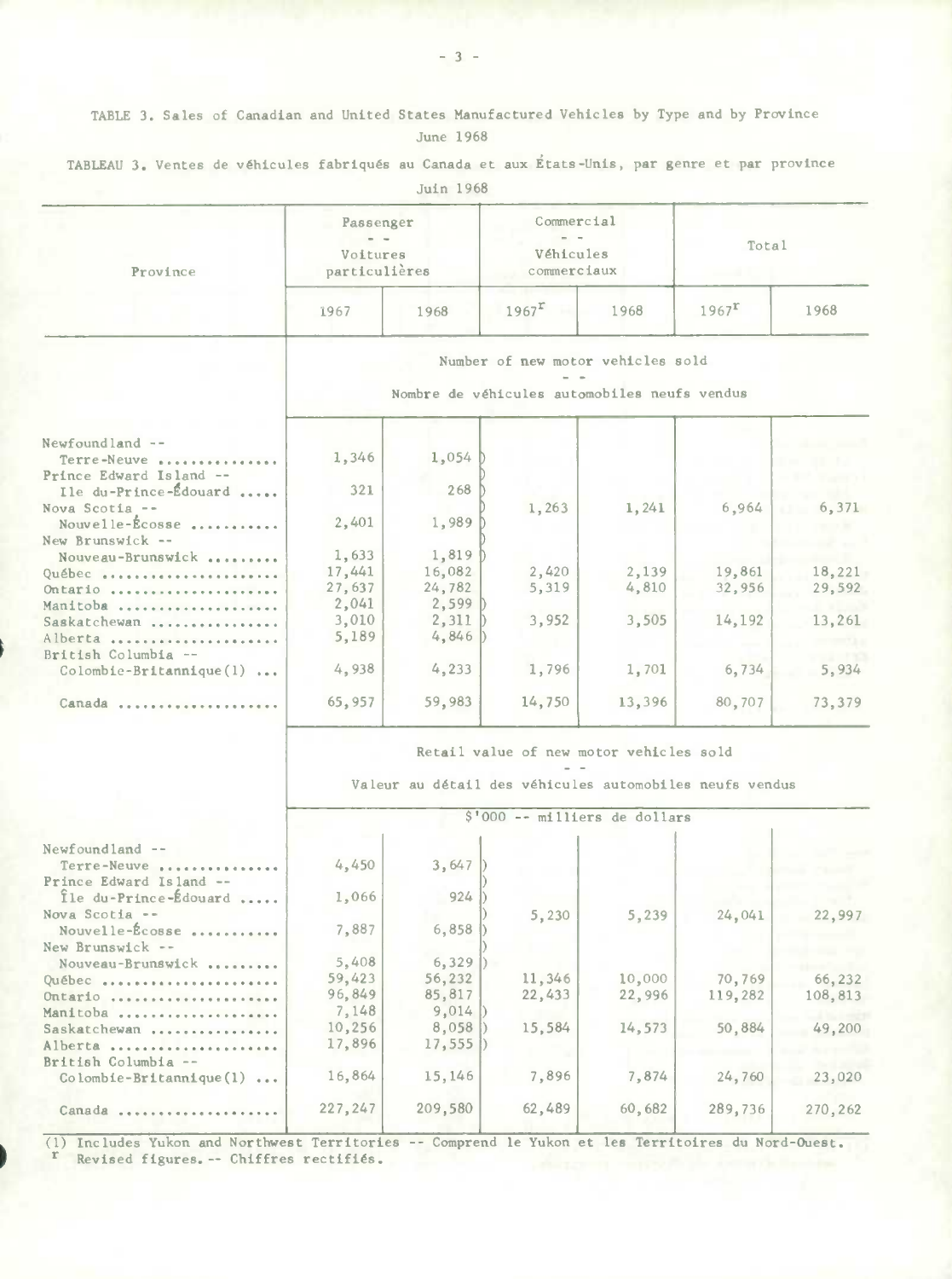TABLE 4. Sales of Overseas Manufactured Vehicles by Type and by Province

June 1968

TABLEAU 4. Ventes de véhicules fabriqués outre-mer, par genre et par province

Juin 1968

| Province                                         | Passenger<br>Voitures<br>particulières |            | Commercial<br>Véhicules<br>commerciaux                  |       | Total               |        |  |
|--------------------------------------------------|----------------------------------------|------------|---------------------------------------------------------|-------|---------------------|--------|--|
|                                                  | $1967$ <sup>r</sup>                    | 1968       | $1967$ <sup>r</sup>                                     | 1968  | $1967$ <sup>r</sup> | 1968   |  |
|                                                  |                                        |            | Number of new motor vehicles sold                       |       |                     |        |  |
|                                                  |                                        |            | Nombre de véhicules automobiles neufs vendus            |       |                     |        |  |
|                                                  |                                        |            |                                                         |       |                     |        |  |
| Newfoundland --<br>Terre-Neuve                   | 226                                    | 126        |                                                         |       |                     |        |  |
| Prince Edward Island --                          |                                        |            |                                                         |       |                     |        |  |
| Île du-Prince-Édouard                            | 49                                     | 40         |                                                         |       |                     |        |  |
| Nova Scotia --                                   |                                        |            | 13                                                      | 43    | 994                 | 1,036  |  |
| Nouvelle-Écosse                                  | 435                                    | 496        |                                                         |       |                     |        |  |
| New Brunswick --                                 |                                        |            |                                                         |       |                     |        |  |
| Nouveau-Brunswick                                | 271                                    | 331        |                                                         |       |                     |        |  |
| Québec                                           | 2,222                                  | 2,891      | 31                                                      | 69    | 2,253               | 2,960  |  |
| Ontario                                          | 3,469                                  | 3,885      | 58                                                      | 162   | 3,527               | 4,047  |  |
| Manitoba                                         | 196                                    | 254<br>144 |                                                         |       | 823                 | 1,008  |  |
| Saskatchewan                                     | 151<br>450                             | 638        | 26                                                      | 62    |                     |        |  |
| Alberta                                          |                                        |            |                                                         |       |                     |        |  |
| British Columbia --<br>Colombie-Britannique(1)   | 1,731                                  | 1,798      | 73                                                      | 170   | 1,804               | 1,968  |  |
|                                                  |                                        |            |                                                         |       |                     |        |  |
| $Canada \dots \dots \dots$                       | 9,200                                  | 10,603     | 201                                                     | 506   | 9,401               | 11,109 |  |
|                                                  |                                        |            |                                                         |       |                     |        |  |
|                                                  |                                        |            | Retail value of new motor vehicles sold                 |       |                     |        |  |
|                                                  |                                        |            |                                                         |       |                     |        |  |
|                                                  |                                        |            | Valeur au détail des véhicules automobiles neufs vendus |       |                     |        |  |
|                                                  |                                        |            | \$'000 -- milliers de dollars                           |       |                     |        |  |
|                                                  |                                        |            |                                                         |       |                     |        |  |
| Newfoundland --                                  |                                        |            |                                                         |       |                     |        |  |
| Terre-Neuve                                      | 434                                    | 253        |                                                         |       |                     |        |  |
| Prince Edward Island --<br>Île du-Prince-Édouard | 97                                     | 82         |                                                         |       |                     |        |  |
| Nova Scotia --                                   |                                        |            | 37                                                      | 118   | 1,957               | 2,175  |  |
| Nouvelle-Écosse                                  | 865                                    | 1,042      |                                                         |       |                     |        |  |
| New Brunswick --                                 |                                        |            |                                                         |       |                     |        |  |
| Nouveau-Brunswick                                | 524                                    | 680        |                                                         |       |                     |        |  |
| Québec                                           | 4,708                                  | 6,711      | 84                                                      | 192   | 4,792               | 6,903  |  |
| Ontario                                          | 7,407                                  | 8,985      | 154                                                     | 493   | 7,561               | 9,478  |  |
| Manitoba                                         | 405                                    | 567        |                                                         |       |                     |        |  |
| Saskatchewan                                     | 317                                    | 330        | 70                                                      | 173   | 1,735               | 2,584  |  |
| Alberta                                          | 943                                    | 1,514      |                                                         |       |                     |        |  |
| British Columbia --                              | 3,852                                  | 4,352      | 187                                                     | 459   | 4,039               | 4,811  |  |
| $Colombie-Britannique(1) $                       |                                        |            |                                                         |       |                     |        |  |
| Canada                                           | 19,552                                 | 24,516     | 532                                                     | 1,435 | 20,084              | 25,951 |  |

(1) Includes Yukon and Northwest Territories -- **Comprend le Yukon et les Territoires du Nord-Ouest. r Revised figures.-- Chif free rectifiés.**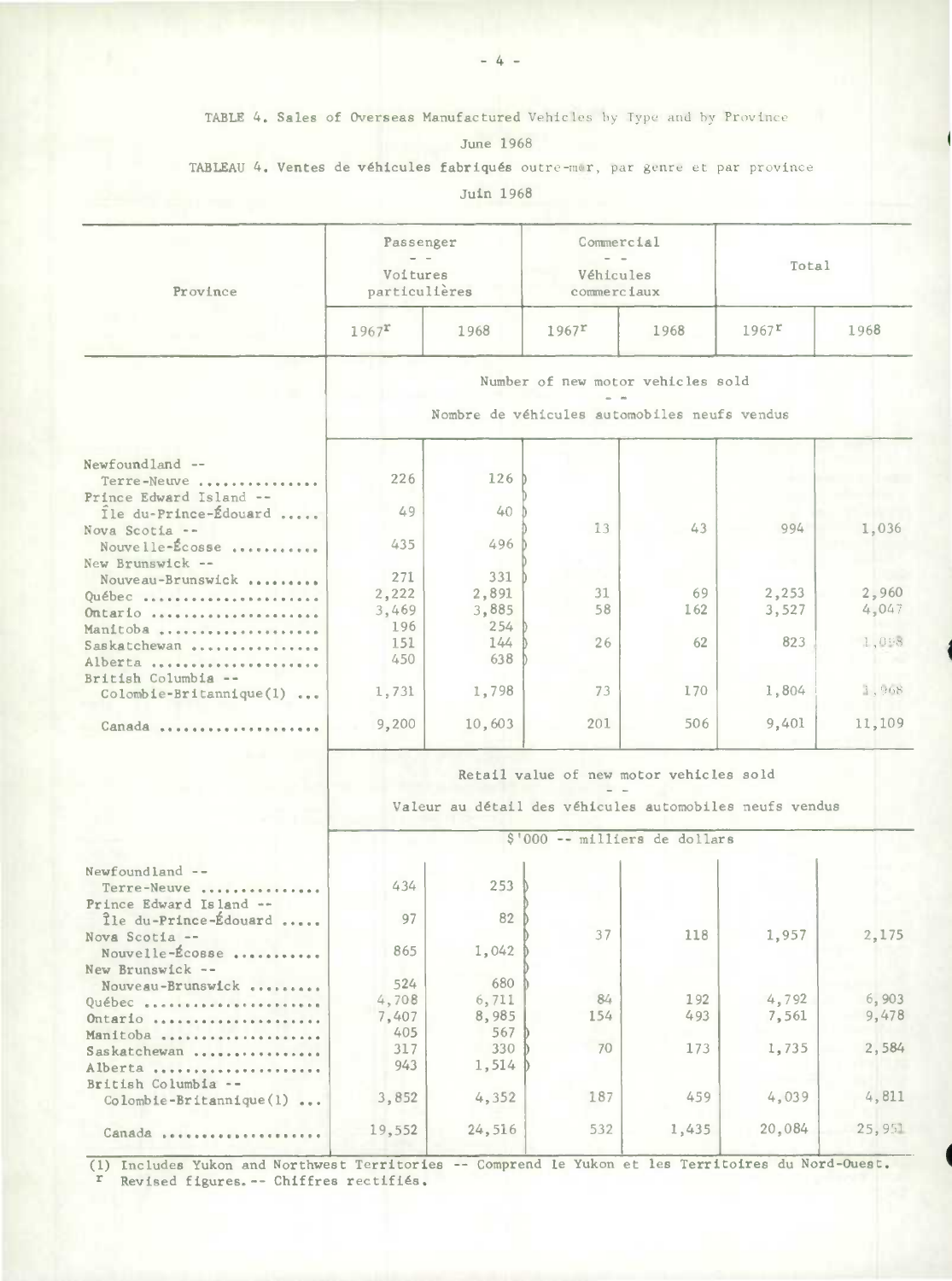|  |  |  | TABLEAU 5. Variation procentuelle des ventes de véhicules automobiles neufs par origine et par province |  |  |  |  |  |  |  |  |  |  |  |
|--|--|--|---------------------------------------------------------------------------------------------------------|--|--|--|--|--|--|--|--|--|--|--|
|--|--|--|---------------------------------------------------------------------------------------------------------|--|--|--|--|--|--|--|--|--|--|--|

| Juin 1968 |
|-----------|
|-----------|

| Province                                                                                                                                  |                                                                            | Canada and<br>United States<br>$\sim$ $ \sim$<br>Canada et<br>États-Unis |                                         | Overseas<br>Outre-mer                                                     |                                                                          |                                                                                         | Total                                                                          |                                                                         |                                                                       |
|-------------------------------------------------------------------------------------------------------------------------------------------|----------------------------------------------------------------------------|--------------------------------------------------------------------------|-----------------------------------------|---------------------------------------------------------------------------|--------------------------------------------------------------------------|-----------------------------------------------------------------------------------------|--------------------------------------------------------------------------------|-------------------------------------------------------------------------|-----------------------------------------------------------------------|
|                                                                                                                                           | $P_{\tau}$<br>$ -$<br>$V$ , $P$ .                                          | $C_{\bullet}$<br>$\sim$ $ -$<br>$V$ . $C$ .                              | Total                                   | $P_{\star}$<br>$\qquad \qquad -$<br>$V$ . $P$ .                           | $C_{\alpha}$<br>$\qquad \qquad =\qquad$<br>V <sub>•</sub> C <sub>•</sub> | Total                                                                                   | $P_{\star}$<br>$\frac{1}{2} \left( \frac{1}{2} \right) = \frac{1}{2}$<br>V, P. | $C_{\alpha}$<br>$\sim$ $ -$<br>V <sub>a</sub> C <sub>a</sub>            | Total                                                                 |
|                                                                                                                                           |                                                                            |                                                                          |                                         |                                                                           | per cent -- pourcentage                                                  | Percentage change in number of vehicles<br>Variation procentuelle - Nombre de véhicules |                                                                                |                                                                         |                                                                       |
| Newfoundland --<br>Terre-Neuve<br>Prince Edward Island --<br>Ile du-Prince-Edouard                                                        | $-21.7$<br>$-16.5$                                                         |                                                                          |                                         | $-44.2$                                                                   |                                                                          |                                                                                         | $-24.9$                                                                        | $-12.2$                                                                 | $-23.1$                                                               |
| Nova Scotia --<br>Nouvelle-Écosse<br>New Brunswick --                                                                                     | $-17.2$                                                                    | $-1.7$                                                                   | $-8.5$                                  | $+14.0$                                                                   | $-18.4$ $)+230.8$                                                        | $+4.2$                                                                                  | $-16.8$<br>$-12.4$                                                             | $-25.3$<br>$\sim$                                                       | $-18.4$<br>$-10.4$                                                    |
| Nouveau-Brunswick<br>Québec<br>Ontario<br>Manitoba<br>Saskatchewan<br>Alberta<br>British Columbia --<br>$\text{Colomb}$ ie-Britannique(1) | $+11.4$<br>$-7.8$<br>$-10, 3$<br>$+27.3$ D<br>$-6, 6)$<br>$-14.3$          | $-11.6$<br>$-9,6$<br>$-23, 2$ $-11, 3$<br>$-5.3$                         | $-8.3$<br>$-10.2$<br>$-6.6$<br>$-11, 9$ | $+22.1$<br>$+30,1$<br>$+12,0$<br>$+29.6$<br>$+41.8$                       | $+122.6$<br>$+179.3$<br>D.<br>$-4.6$ ) +138.5<br>$+3.9$ + 132.9          | $+31.4$<br>$+14.7$<br>$+33.4$<br>$+9.1$                                                 | $+12.9$<br>$-3.5$<br>$-7.8$<br>$+27.5$<br>$-22.3$<br>$-2.7$<br>$-9.6$          | $+16.5$<br>$-9,9$<br>$-7.5$<br>$+26, 9$<br>$-29.2$<br>$-9.1$<br>$+ 0.1$ | $+13.5$<br>$-4.2$<br>$-7.8$<br>$+27.4$<br>$-24.3$<br>$-4.5$<br>$-7.4$ |
| Canada                                                                                                                                    | $-9.1$                                                                     | $-9.2$                                                                   | $-9.1$                                  | $+15.2$                                                                   | $+151.7$                                                                 | $+18.2$                                                                                 | $-6.1$                                                                         | $-7.0$                                                                  | $-6.2$                                                                |
|                                                                                                                                           |                                                                            |                                                                          |                                         |                                                                           |                                                                          | Percentage change in retail value<br>Variation procentuelle - Valeur au détail          |                                                                                |                                                                         |                                                                       |
| Newfoundland --<br>Terre-Neuve<br>Prince Edward Island --<br>Île du-Prince-Édouard                                                        | $-18.0h$<br>$-13.3$                                                        |                                                                          |                                         | $-41.7D$                                                                  |                                                                          |                                                                                         | $-20.1$                                                                        | $-2.1$                                                                  | $-17.1$                                                               |
| Nova Scotia --<br>Nouvelle-Écosse<br>New Brunswick --                                                                                     | $-13.0$                                                                    | $+ 0.2$                                                                  | $-4.3$                                  | $+20.5$ $\circ$                                                           | $-15.5$ $)+218.9$                                                        | $+11.1$                                                                                 | $-13.5$<br>$-9.7$                                                              | $-25.3$<br>$+1.1$                                                       | $-16.2$<br>$-7.7$                                                     |
| Nouveau-Brunswick<br>Québec<br>Ontario<br>Manitoba<br>Saskatchewan<br>Alberta<br>British Columbia --<br>Colombie-Britannique(1)           | $+17.0$<br>$-5.4$<br>$-11.4$<br>$+26.1$ D<br>$-21.4$<br>$-1.9D$<br>$-10.2$ | $-11.9$<br>$+2.5$<br>$-6.5$<br>$-0,3$                                    | $-6.4$<br>$-8.8$<br>$-3.3$<br>$-7.0$    | $+29.8$<br>$+42.5$<br>$+21.3$<br>$+40.0$<br>$+4.1$<br>$+60, 6$<br>$+13.0$ | $+128,6$<br>$+220,1$<br>$b + 147.1$<br>$+145.5$                          | $+44.1$<br>$+25.4$<br>$+48.9$<br>$+19.1$                                                | $+18, 2$<br>$-1.9$<br>$-9.1$<br>$+26, 8$<br>$-20.7$<br>$+1.2$<br>$-5.9$        | $+9.3$<br>$-10.8$<br>$+4.0$<br>$+15, 2$<br>$-23.8$<br>$-3.2$<br>$+3.1$  | $+16,0$<br>$-3.2$<br>$-6.7$<br>$+23.7$<br>$-21.6$<br>$-0.1$<br>$-3.4$ |
|                                                                                                                                           | $-7.8$                                                                     | $-2.9$                                                                   | $-6.7$                                  | $+25.4$                                                                   | $+169.7$                                                                 | $+29.2$                                                                                 | $-5.1$                                                                         | $-1.4$                                                                  | $= 4.4$                                                               |

(1) Includes Yukon and Northwest Territories -- Comprend le Yukon et les Territoires du Nord-Ouest.<br>P. - Passenger, C. - Commercial -- V.P. - Voitures particulières, V.C. - Véhicules commerciaux.